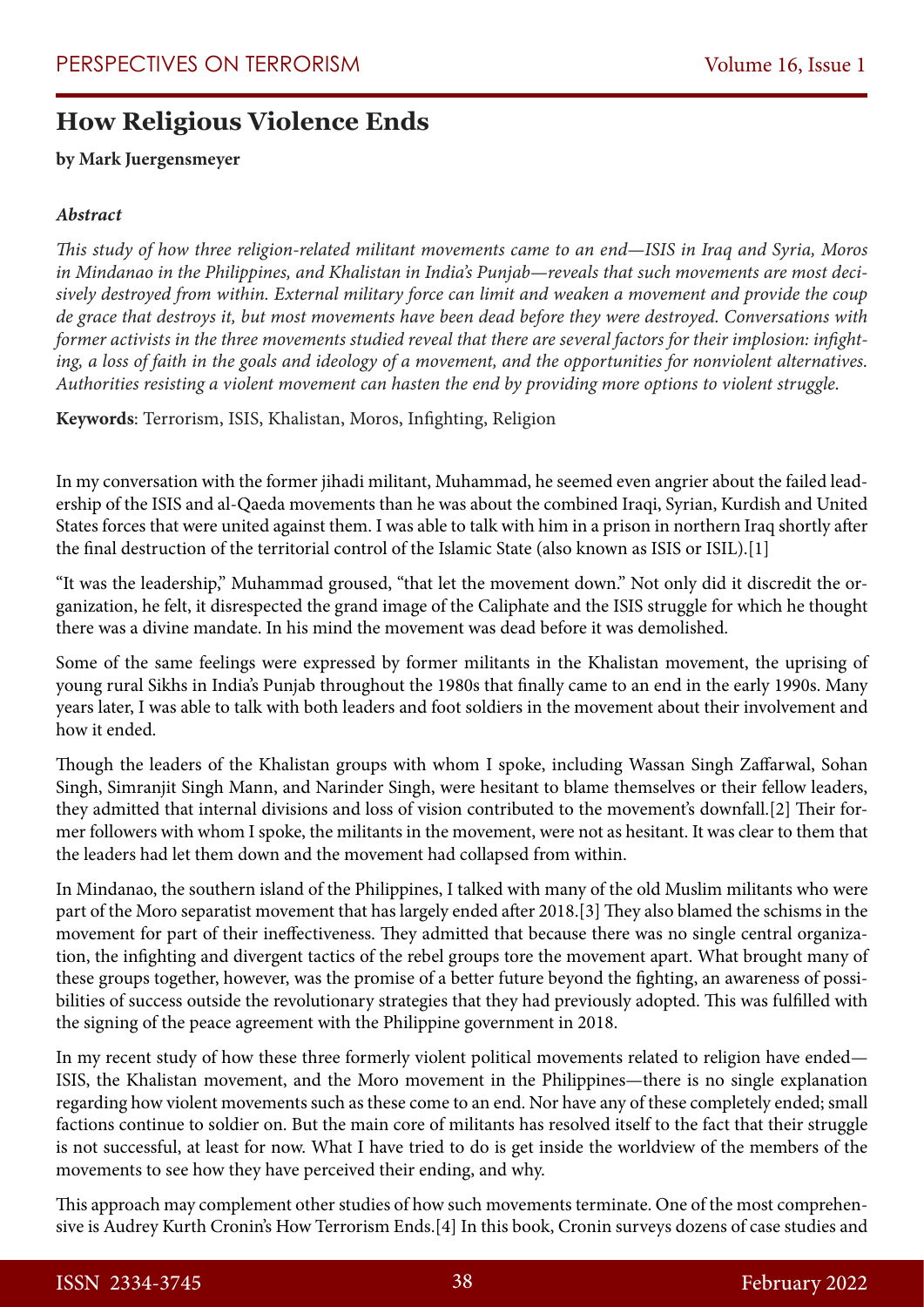organizes them into six ways in which movements end, through the decapitation of the leaders, negotiation, achieving their objective, imploding, repression, and reorientation to nonviolent activities. Another useful study is Isak Svensson's Ending Holy Wars: Religion and Conflict Resolution in Civil Wars. In his book Svensson probes the religious factor in rebel movements and analyzes the way that it complicates and sometimes helps the process of negotiated settlement.[5]

These and other books provide helpful distinctions, though my approach is somewhat different. I want to understand how the collapse of movements is perceived from the perspective of those who are engaged in them, and to ask how the image of grand warfare that animates them is eventually discarded, or distanced from their current realities.

My approach has been to read the writings of the movements and engage in conversations with their supporters. It is an effort that Mona Kanwal Sheikh and I have called "epistemic worldview analysis," which is described more fully in the book Entering Religious Minds: The Social Study of Worldviews, which we have jointly edited in and in which we have essays explaining this approach.[6]

What I have found with regard to the ending of the three movements that are the subject of my recent study is that there are a multiplicity of factors both internal and external to the movements. Often, however, the internal dynamics of a movement has made the critical difference. In the three cases observed in this article, the attempts to destroy the movements solely with military means often backfired when the movements were strong and the leaders saw the attempts to suppress them as a challenge, or as an acceptance of their imagined notion of a grand and divinely ordained cosmic war. But when the movements were internally depressed, weakened, or susceptible to changing their tactics, the fight was often terminated from within, and efforts at military repression from outside could provide only a coup de grace. From the examples I have just mentioned, we can identify three factors in a movement turning away from violence: a loss of faith in the movement's vision, fractures in the communal consensus of the organization, and the awareness of alternative opportunities that provide new hope.[7]

## *Loss of Faith*

In a refugee camp in northern Iraq, I talked with a wife of a former ISIS militant who openly displayed her disdain toward the movement and what it had done to her husband.[8] She claimed that it had ruined her family's life. She did not know where her husband was, whether he was dead or alive, and—if alive—whether he was awaiting trial or even execution. It was all a maddening mystery to her. She said she had once believed in the Caliphate, but now it seemed like an empty hoax.

Though I found that not all former fighters and their supporters felt this way, I noticed that many did. But when did their faith in the Caliphate and its notion of a grand war begin to erode? I put this question to the wife of the former militant and, at first, she did not give an answer. When pressed, she muttered, "when things fell apart."

This answer was consistent with other accounts that I heard from former ISIS supporters, and from reports from other scholars and journalists who have interviewed them. When things were going well, when the Caliphate was expanding and the stolen resources from the region were sufficient to provide for the necessities in life, it was easy to believe in the prophetic future of a golden era that would be ushered in after this period of turmoil. But later, as there was turmoil within the movement and when it seemed to be falling apart, it all seemed like a cruel joke.

In the Khalistan movement in India, several of the ex-militants with whom I spoke said that the movement began to collapse when it no longer had a clear purpose.[9] There was a moment, they said, when their organizations were fighting for Khalistan and for the dignity of Sikhs as a community. But later they saw the movement degenerate into infighting and thuggery. Though research by three social scientists at Guru Nanak Dev University in Amritsar cast doubt on how much the ordinary youths in the moment were ever motivated by the high ideals that the leaders espoused, there is no question that some at least gave lip service to that higher vision.[10] For them the excitement of being part of a thrilling battle was enhanced by the sense that they were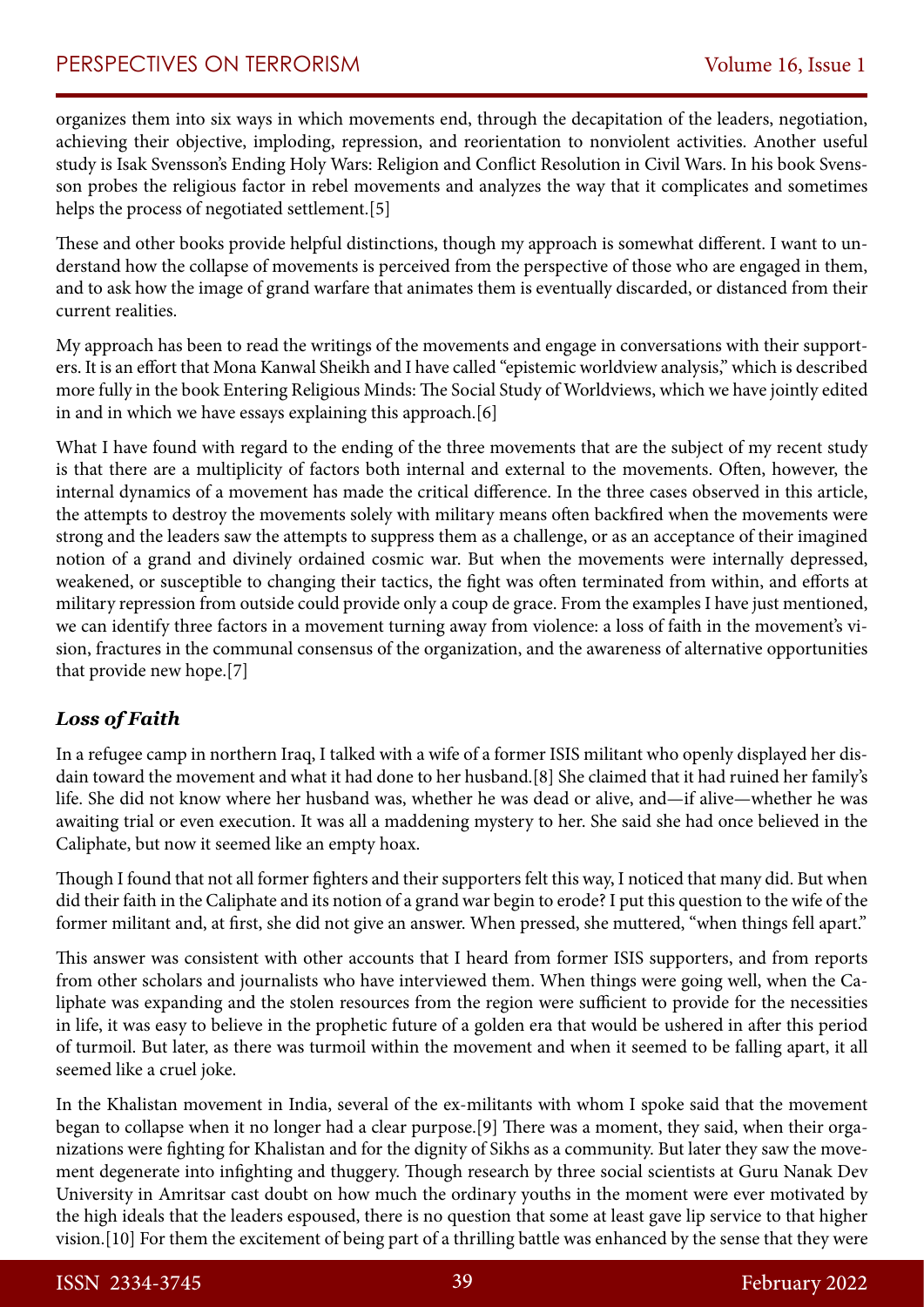in a war for their faith, fighting for all that was right and sacred, a war propelled by divine forces. As the movement slid into drug dealing and petty theft, it was hard to maintain that lofty image.

In the Philippines, the evolution of Abu Sayyaf is further testimony to the dissolution of a movement's ideals. One of the founders of the movement, Abdurajik Abubakar Janjalani, had been a teacher of Islamic theology and had been involved in the mujahidin militia in Afghanistan.[11] One of the reasons that he broke from the Moro National Liberation Front was the issue of religion. He thought that the MNLF had abandoned its lofty religious ideals and was pandering to political expediency in negotiations with the Philippine government. He wanted his movement to be purer in its intentions, and to engage in jihad with a spiritual as well as political purpose. Over time, however, Abu Sayyaf became identified with drug dealing and taking hostages for profit. In proclaiming itself affiliated with the Islamic State it attempted to regain its religious credibility, though other Muslim activists with whom I talked in Mindanao regarded it as window dressing for what had essentially become a criminal gang.

In each of these cases the character of the movement changed when the vision was abandoned. Even though the fighting continued, as it did in the case of Khalistan and Abu Sayyaf 's branch of the Moro movement, there was a change in the way that the movement was seen by its members. One of the foot soldiers in the Khalistan movement told me that after a while he did not know why they were fighting, except to sustain themselves through stolen resources.[12] He indicated that he would have left the militant Sikh movement earlier than he did, but he did not know how to do so. He was afraid that the police would not trust him and he would be finished off in a "police encounter," the term often used for extrajudicial police killings. Or, if he showed weakness and an eagerness to leave, he feared that members of the movement would turn on him and kill him in an effort to prevent any information about the movement's location and activities from leaking out. Despite these fears, many supporters at the margins of the movement were able to simply fade into the background as it declined. Weary of terror and war, fringe members began to drop off.

## *Fractures in Communal Consensus*

At the same time that they lost faith in the purpose of the movement, many militants were disillusioned by infighting within their organization. Muhammad told me about a disagreement that he had with a fellow jihadi over strategy, a fight that turned violent.[13] Muhammad pulled up his shirt to show me the scar where he had been stabbed in that encounter. Increasingly, it had appeared to him that they were fighting as much among themselves as they were against their perceived enemies.

The ISIS movement remained intact even though there was fighting within the ranks. In the case of the Khalistan and Moro movements, however, the infighting led to multiplying schisms. When I interviewed the old Khalistan leader, Wassan Singh Zaffarwal, he expressed frustration that his attempt to unite all of the different rebel movements under the umbrella of a single organization was not successful.[14] Even Zaffarwal's own group, the Khalistan Commando Force, broke into several quarreling camps.

Sometimes the disputes between these splinter movements could turn deadly. In the Khalistan movement, the numbers of Sikhs killed by Sikh militants increased dramatically during those years that the movement was most active.[15] Infighting may have led indirectly to the military invasion that resulted in the death of one of the spiritual leaders of the Sikh uprising, Sant Jarnail Singh Bhindranwale. A former member of the inner circle of the movement was bribed by a rival faction to kill Bhindranwale, or failing that, to do in his right-hand man, Surinder Singh Sodhi, a young admirer of Bhindranwale whom the leader called "my brother."[16] The killers gunned down Sodhi in a tea stall, after which Bhindranwale lashed out at his rivals for what he described as "chopping my right hand."[17] In revenge for the killing his henchmen murdered several key personnel in the rival movement, thus prompting the Indian army to step up its plans to invade the Golden Temple, which took place soon after. This momentous invasion, Operation Blue Star, led to a litany of violence: the death of Bhindranwale, the subsequent assassination of Prime Minister Indira Gandhi, the killing of thousands of Sikhs in reprisal, and a new lease on life for the Sikh uprising following those attacks.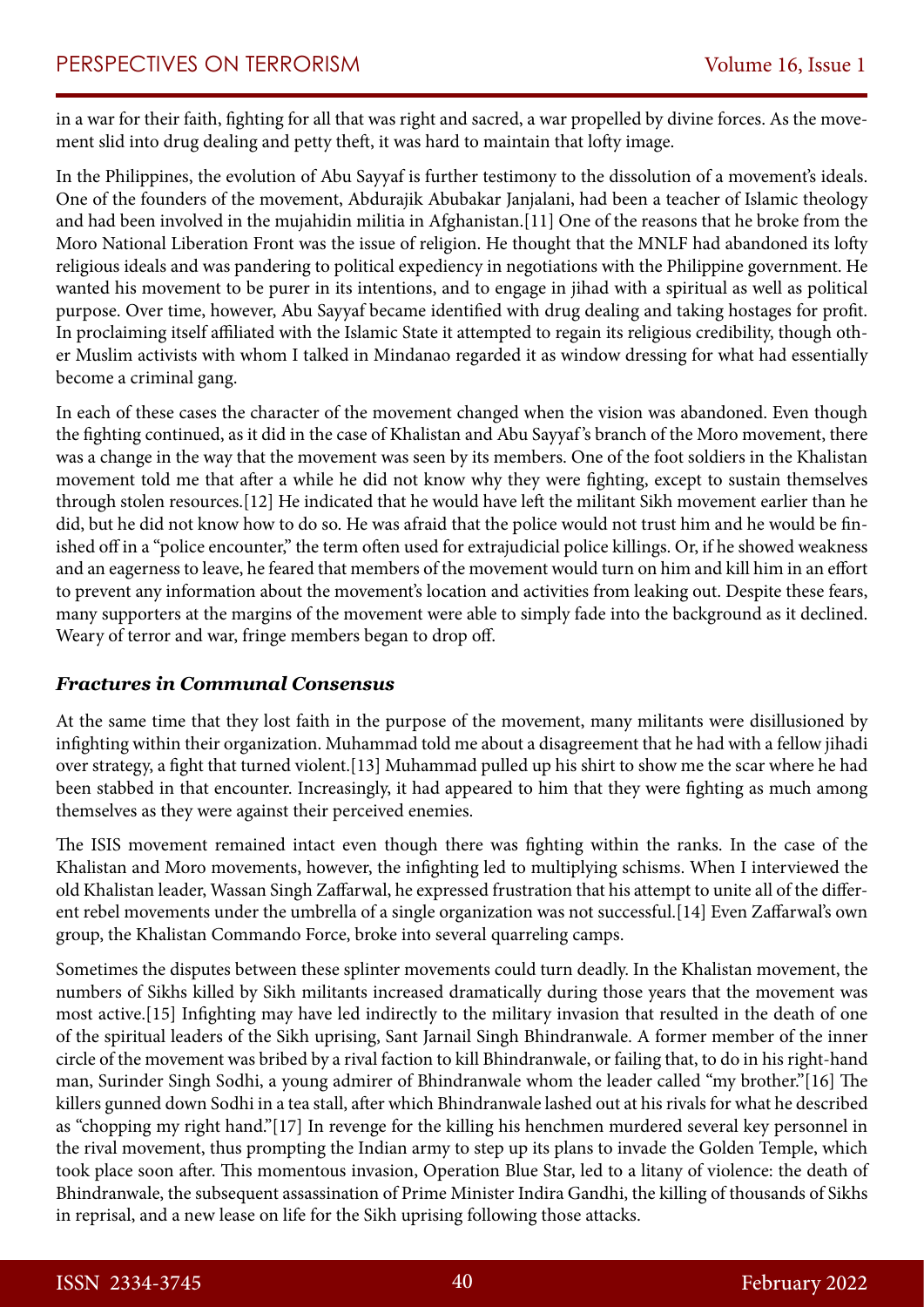In the Moro movement, the emergence of a splinter group, the Bangsamoro Islamic Freedom Fighters, was aimed in part at discrediting the negotiating tactics of the main movement in central Mindanao, the Moro Islamic Liberation Front. Butch Malang, the commander of the MILF forces, told me that although some of his own fighters had joined the breakaway movement, the lives of the MILF fighters were put in jeopardy by the splinter group's actions.[18] Many of Malang's group felt that their lives were threatened as much by BIFF as by the Philippine government forces.

Part of the reason for the divisions within the Moro movement was that there was never a centralized command, nor a single leader. In the case of the Khalistan movement, the figure of Bhindranwale provided something of a unifying image of leadership for the movement, despite the rival organizations that emerged in the Sikh resistance. However, after Bhindranwale was killed in Operation Blue Star in 1984, the movement failed to find another charismatic figure to unite it. Later in the 1980s, many of the organizations in the movement, including the Khalistan Commando Force and the Sikh Students Federation, broke up into splinter organizations that vied with each other for attention and support. In the case of ISIS, the figure of the Caliph, Abu Bakr al-Baghdadi, provided the central leadership that largely united the movement. But the organizational structure was generally decentralized, and on the local level there were the fierce struggles for leadership and strident infighting which Muhammad found so disheartening.

Though Muhammad clung to the idea of a Caliph as a righteous ruler worth fighting for, he seemed uncertain about whether al-Baghdadi was a sufficiently strong leader to deserve that title. According to the Islamic studies scholar Ebrahim Moosa, a Caliph can lose his divine mandate when he is regarded as not performing as a Caliph should.[19] It is not clear whether this is the way that many of the ISIS fighters viewed al-Baghdadi, especially during the last days the movement exercised territorial control, but Muhammad was clear in his blame of the movement's leadership without specifying whom he had in mind.

Faith in a movement can erode when its leader is seen as losing legitimacy. It could be through demonstrations of their incompetence, greed, or inconsistencies. In the Taliban movement in Afghanistan, it is likely that the leader Muhammed Omar lost support from some of his followers when it was revealed that he was living in relative luxury in palatial quarters funded in part by Osama bin Laden. Posthumous respect for bin Laden was likely to have diminished when it was revealed that a stash of pornographic videotapes was found in his quarters when the hideout was invaded by American soldiers in the attack that led to bin Laden's death.

The death of a leader does not necessarily lead to a loss of regard for his authority. In the case of the Palestinian resistance in Israel, the Israeli missile attack that destroyed Hamas leader Sheikh Ahmed Yassin was not the occasion for his image to lose credibility or the movement to erode. Just the opposite. He was immediately proclaimed a martyr, and pictures of the fallen leader were plastered throughout the region. The elections following his death led to overwhelming support for Hamas and the establishment of Hamas' control in Gaza. In the case of ISIS, the death of al-Baghdadi in 2019 during an American military raid on his quarters in the Idlib region of Syria did not signal the end of the Caliphate, or a lack of respect for the fallen leader's image. For one thing, he committed suicide as enemy troops encircled him, thereby dying through self-martyrdom—an appropriate end for a jihadi leader. Moreover, his successor was quickly named, and the ideas of a Caliphate and an Islamic State endured. As in the case of Hamas, movements can sometimes become stronger after a charismatic leader is killed and the fallen leader is treated as a martyr. Although Bhindranwale's movement splintered organizationally, the number of young people who volunteered to join the movement increased after his death in 1984. They were in part inspired by his legendary martyrdom.

When a movement is already weak and its authority is challenged, the killing of a leader can help to hasten a movement's demise. This may be what has happened with Abu Sayyaf and the Maute brothers' gang after their leaders were killed in the Marawi siege in Mindanao in 2017. However, in this case their groups were already weakened and the leaders' authority questioned as the prospects for the groups' success diminished in the fighting.

In all three of the cases mentioned, the infighting and loss of esprit de corps within the movement was a major factor for their undoing. When an activist movement splits and turns on itself, the paranoia of the movement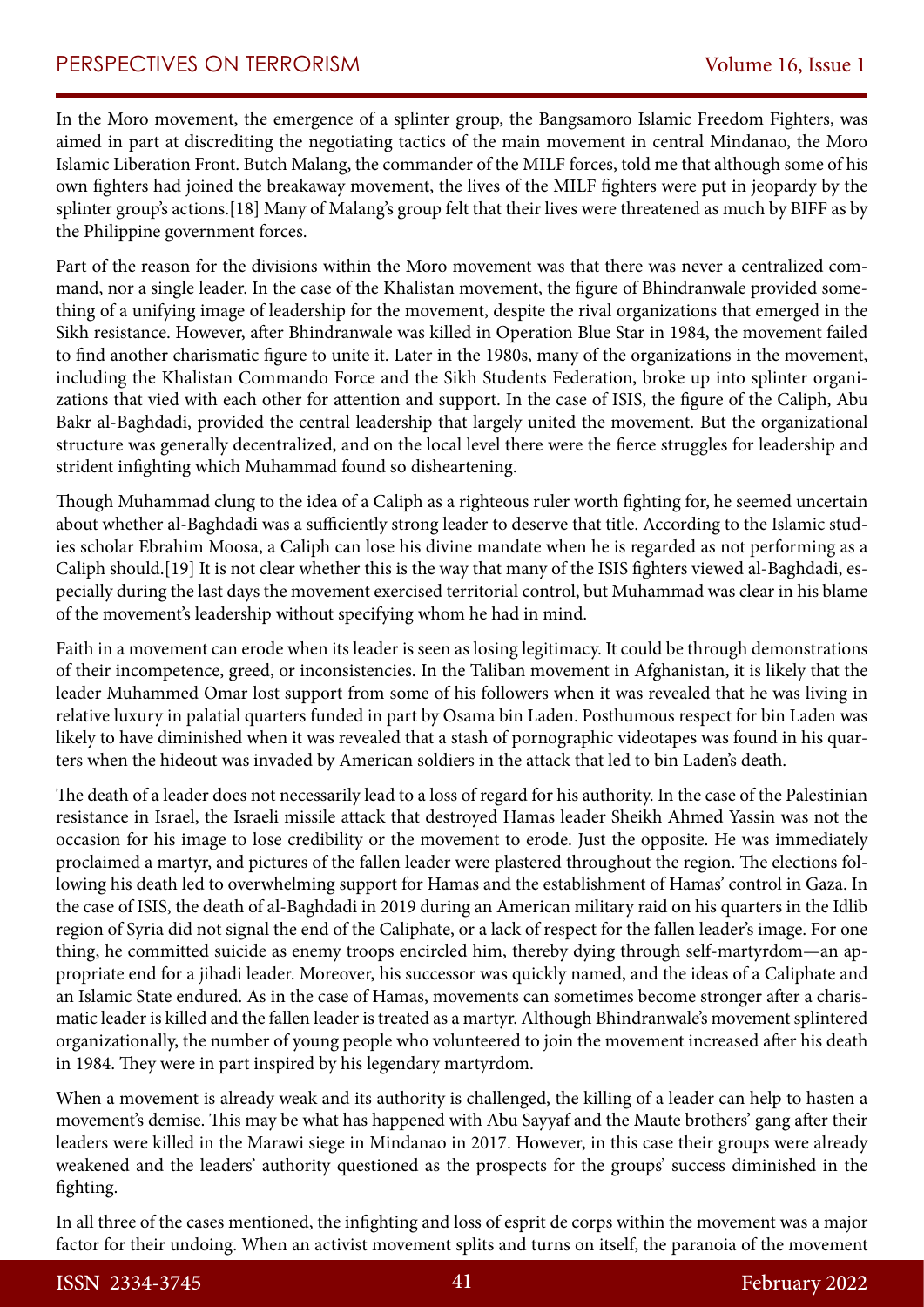turns inward. The demonization applied to external enemies is turned inward toward perceived heretics, those suspected of treason within their own ranks. The group would be literally killing itself. Thus, as one old militant said to me, such movements were already "walking dead."

## *New Hope*

There is another powerful internal factor contributing to the transformation of a formerly violent movement: hope. The movement for an autonomous Muslim Mindanao provides an interesting case in this regard. When I asked Naguib Sinarimbo, an ex-Moro militant, to trace the trajectory of his rise within the movement, his full embrace of the image of cosmic war animated by religion and aimed at an intractable enemy, and later his engagement in negotiations for peace with the very enemy that he would earlier have willingly killed, I wanted to know what happened. What was the critical moment in which his views changed?

He said that it was when he met a Philippine general, Victor Corpus, who listened to him. The general had himself been a militant at one time, a soldier in the Communist insurrection, who had surrendered and later joined the Philippine army, rising to a high military rank. Therefore he understood what it was like to have been part of an insurrection and then feel the pain of abandoning it. He seemed genuinely concerned about the plight of the Moro people, Naguib told me, and he wanted to help them find a way out that would give them the dignity which they sought and the peace that the government demanded. That moment came to Naguib as an epiphany, he said. Before that he did not know that it was possible to see the enemy in such human terms.[20]

It was not just this attitude of respect, he said, it was the larger program that the general and his staff outlined for the Moro people. Naguib was convinced that the agreement that they negotiated really did fulfill the demands that the Moro movement was making, and provided the region with a modicum of independence, economic support, and respect.

Naguib was expressing a vital part of the peace process that leads to an end of conflict. This is when combatants can see beyond war and imagine opportunities for themselves after the fighting is over. Fighting no longer appears desirable or necessary. In the Palestinian movement, the suicide bombings attributed to the Hamas movement declined during times when negotiated peace settlements seemed possible and economic conditions in Gaza and the West Bank improved. They also declined when Hamas was given a political role and its followers perceived that they had a voice in public life. When they felt that their voice was not being listened to, however, either their own followers or a schismatic group would turn to violence again, and the cycle of war would return. In the case of Khalistan, it is noteworthy that some of the old Khalistan leaders, including Wassan Singh Zaffarwal, Jagjit Singh Chohan, and Simranjit Singh Mann, turned to electoral politics in the years after the demise of the movement. They were able to see a future for themselves in public life.

In Mindanao, leaders like Naguib Sinarimbo were also planning to play roles in electoral politics. They were getting ready for the next stage of the movement, the implementation of Bangsamoro as a political entity. This meant that the leaders and fighters in an armed struggle that had lasted many years had to learn to adjust to peace. They had to treat the government like an ally rather than a foe, and learn the arts of compromise and negotiation that all democratic politicians have to adopt.

This was not an easy task. As Naguib told me, many of his colleagues were skeptical. Some left the movement in dismay over what they regarded as capitulation. Many who were wavering needed reassurances and support. One of the reasons why the transition was so difficult was that it required longtime militants to adopt a radically new view of the world. They were being asked to abandon the vision of cosmic war—the existential struggle between good and evil—that had animated much of their fighting, and that made mortal enemies out of those with whom they differed, including the government and other branches of the wider movement. Butch Malang admitted that was a daunting assignment. It took him a year, he said, to adjust to the new reality, and he did so eventually only with grave misgivings.

"Some of our fighters know only how to fight," he said, somewhat sadly.[18] In his case, however, the old commander eventually took on a new role of facilitator in one of the major elements of the peace process, the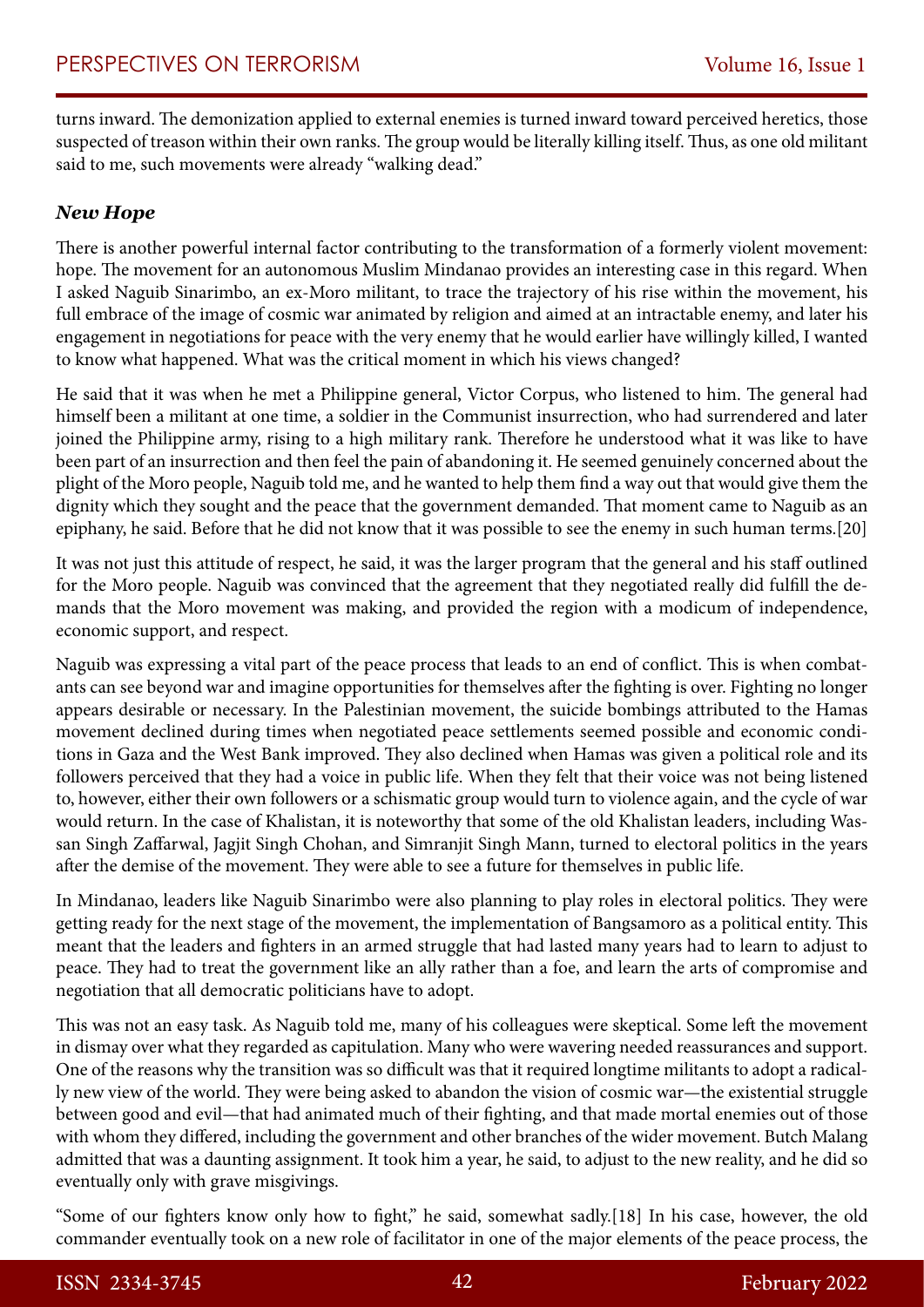cessation of hostilities. New circumstances—the hope of a settlement—can make veterans look differently at a struggle, and even allow them to imagine the possibilities of reconciliation and peace. Moreover, it helps when the government gives roles to their old adversaries and actively promotes a rehabilitation program for former militants—programs that provide networks of social support and training for new jobs outside the (para-) military arena. These are attempts to return combatants to ordinary society, to allow them to see a role for themselves beyond the armed struggle.

Religion has played a role in the transition from conflict to peace, and in Mindanao it was once a destructive one, buttressing the bellicose jihadi worldview. But religion has also been employed in positive ways in recent years. Since the MILF movement influences all of the mosques in the area, Sinarimbo told me, it has given the imams in each district instructions on what to include in their sermons about the peace process. The imams have encouraged the faithful to embrace the plan and not reject it as the BIFF and Abu Sayyaf urged them to do. Hence the most profound change within the movement has been a shift in attitude away from the divisions of the past and toward a different role within society—one that no longer requires militancy to achieve social change.

In the Punjab, an old Khalistan activist, Gurtej Singh, told me "all we wanted was respect."[21] Gurtej Singh had been a confidant of the martyred leader Sant Jarnail Singh Bhindranwale, and insisted that Bhindranwale was never in favor of Khalistan, a politically separate state for Sikhs. All he wanted for the Sikh community, Gurtej Singh said, was the honor that they were due as the majority community in the Punjab linguistic region, the post-1966 Punjab State in India. He said that the Sikh insurgents were never a terrorist organization, but a movement for Sikh pride. He added that it was a response to the humiliation they felt when Sikhs—particularly those in the dominant rural caste, the Jats—were treated as second-class citizens in their own territory, robbed of their water rights and mistreated by the police.

Whether or not Gurtej Singh's analysis was correct, in the period since the cessation of hostilities in the Punjab, the Indian government has tried to more visibly show respect to the Sikh community and to give them greater cultural recognition. Sikh shrines have been improved and recently an enormous government grant provided for a new freeway access point and multilevel parking structure adjacent to the Golden Temple. An elegant marble plaza with fountains and statuary was constructed in the approach to the Sikhs' most sacred shrine. In towns across the Punjab, statues have been erected in memorial of historical Sikh figures, such as Bhagat Singh, who was an early nationalist leader in the struggle against the British. Some of the more recent martyrs—the young men killed in the Khalistan uprising—have been memorialized with tacit governmental approval in such villages as Sultanwind, where one of the most prominent young men in the village became the leader of the Khalistan Commando Force and swallowed a cyanide tablet to kill himself when he was captured by the police. Today, a school library has been named in his honor.

In Iraq and Syria, it remains to be seen how Sunni Arab culture and leadership will be revered in a post-ISIS society. Many of the former supporters of ISIS with whom I talked in refugee camps told me that in Iraq the Shi'a treat Sunni "like dirt".[23] One of the former jihadi militants with whom I spoke in prison said that he did not welcome the violence of al-Qaeda and ISIS but that it was necessary. Since the Shi'a government is violent, he said, they had to respond in kind. In his mind, the respect that he craved was not yet forthcoming from the Shi'a-dominated Iraqi government.

In this case, military liberation from ISIS occupation was only part of the process of reintegration of the Arab Sunni population into the political life of those countries, and it was an incomplete one at that. The military destruction of ISIS territorial control was likely the final coup de grace for an organization that had essentially imploded from within. What followed was not so much peace as largely the absence of killing, although sporadic attacks have continued for years afterward. Peace, in the sense of economic renewal and full acceptance of Sunni Arabs into the political process of Iraq and Syria, is yet to come. Failing that, the spirit of war will continue and the conditions will be ripe for a revival of militant encounters in the future.

This article has focused on only three cases, but these suggest that often military and police suppression can go only so far in terminating a rebellion and that heavy-handed tactics alone can sometimes make matters worse.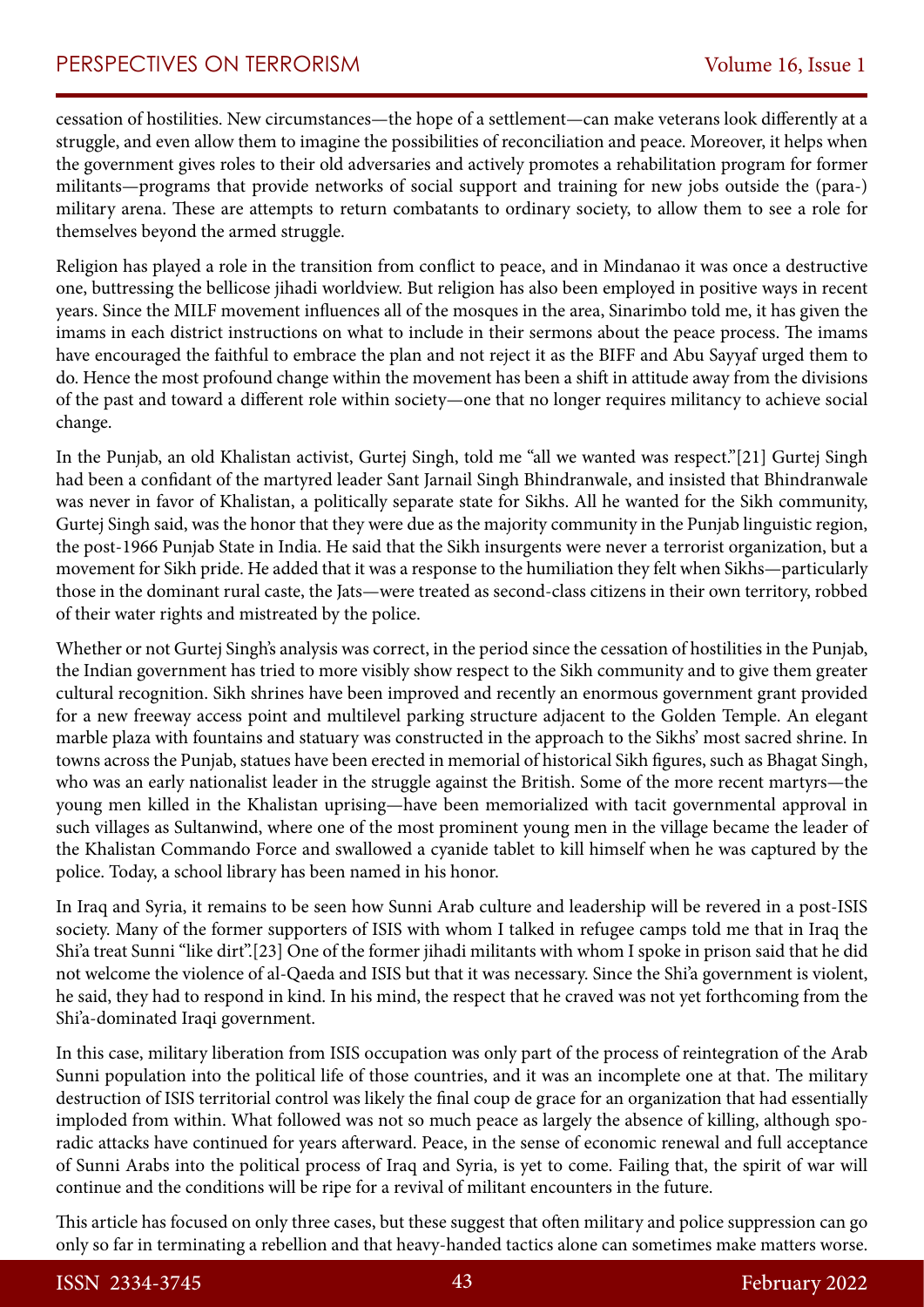Just as effective is a measure of hope: providing possibilities for new beginnings for a movement's followers where grievances are addressed and new paths for individuals and groups are opened. For war to end, old militants must be able to see a world after war and a life beyond the struggle.

*About the Author:* **Mark Juergensmeyer** *is distinguished professor emeritus of sociology and global studies and interim director of the Orfalea Center for Global and International Studies, University of California, Santa Barbara, and William F. Podlich distinguished fellow and professor of religious studies at Claremont McKenna College. He is author or editor of more than 30 books, including the award-winning 'Terror in the Mind of God: The Global Rise of Religious Violence' (2000) and 'When God Stops Fighting: How Religious Violence Ends' (2022).*

#### *Notes*

[1] Conversation with Muhammad (a pseudonym), jihadi fighter in prison in northern Iraq, March 13, 2019. ISIS is the acronym for "the Islamic State of Iraq and Syria," although the Arabic word for Syria that is used, *sham,* refers not only to Syria but to the Arab Sunni Muslim–dominated regions that include Syria, Western Iraq, Lebanon, Jordan, and pre-1948 Israel, the region that the French called "the Levant," hence the alternative acronym, ISIL. These informal conversations were not formal interviews, and I use pseudonyms to mask the identities of most of those with whom I spoke. My research was supported in part by the Resolving Jihadist Conflicts Project at Uppsala University, for which I am very grateful.

[2] Author's conversation with Wassan Singh Zaffarwal, Dhariwal, January 19, 2017; Sohan Singh, Mohali, August 4, 1996; Simranjit Singh Mann, Chandigarh, August 3, 1996; Narinder Singh, Chandigarh, August 4, 1996; and others. I have used the real names of public figures, who have approved my use of their comments for publication.

[3] Author's conversation with Naguib Sinarimbo, Cotabato City, Mindanao, Philippines, May 2, 2018; Butch Malang, Cotabato City, August 24, 2016, and others.

[4] Audrey Kurth Cronin, How Terrorism Ends: Understanding the Decline and Demise of Terrorist Campaigns. Princeton: Princeton University Press, 2011.

[5] Isak Svensson, Ending Holy Wars: Religion and Conflict Resolution in Civil Wars. Brisbane Australia: University of Queensland Press, 2013.

[6] Mona Kanwal Sheikh and Mark Juergensmeyer (Eds.), *Entering Religious Minds: The Social Study of Worldviews.* London: Routledge, 2019.

[7] The following analysis is based on a section of my book, *When God Stops Fighting: How Religious Violence Ends*. Oakland: University of California Press, 2022, chap 5. The choice of the three case studies and the way that the conversations were held are discussed in that book.

[8] Conversation with Hadiya (a pseudonym) Hasan Sham Refugee Camp, Kurdistan, Iraq. February 12, 2017.

[9] Zaffarwal, Sohan Singh, Mann, Narinder Singh, op. cit.

[10] Harish K. Puri, Paramjit Singh Judge, and Jagrup Singh Sekhon. *Terrorism in Punjab: Understanding Grassroots Reality*. Delhi: Har-Anand Publications, 1999.

[11] See Bob East, *The Neo Abu Sayyaf: Criminality in the Sulu Archipelago of the Republic of the Philippines.* London: Nielsen UK, 2016.

[12] Conversation with Surjit Singh (a pseudonym), Sultanwind, August 18, 2017. Arrangements and translation assistance by Prof. Jagrup Singh Sekhon.

[13] Muhammad, op. cit. I have no way of certifying the veracity of this story or the truthfulness of these statements, but they do show a disaffection with the ISIS organization and leadership. As I mention in my book, *When God Stops Fighting,* the warden told me he had isolated Muhammad from other prisoners since he was seen as hostile to the ISIS organization.

[14] Zaffarwal, op. cit.

[15] According to figures supplied by the Home Ministry of the Government of India, initially the number of Sikhs killed by Sikh militants in the early 1980s was in the dozens. By 1988, it had swelled to over a thousand. Data reported in the *Times of India,* February 8, 1992, p. 15.

[16] Quoted in Shekhar Gupta, "Temple Intrigue," *India Today,* May 15, 1984, p. 56.